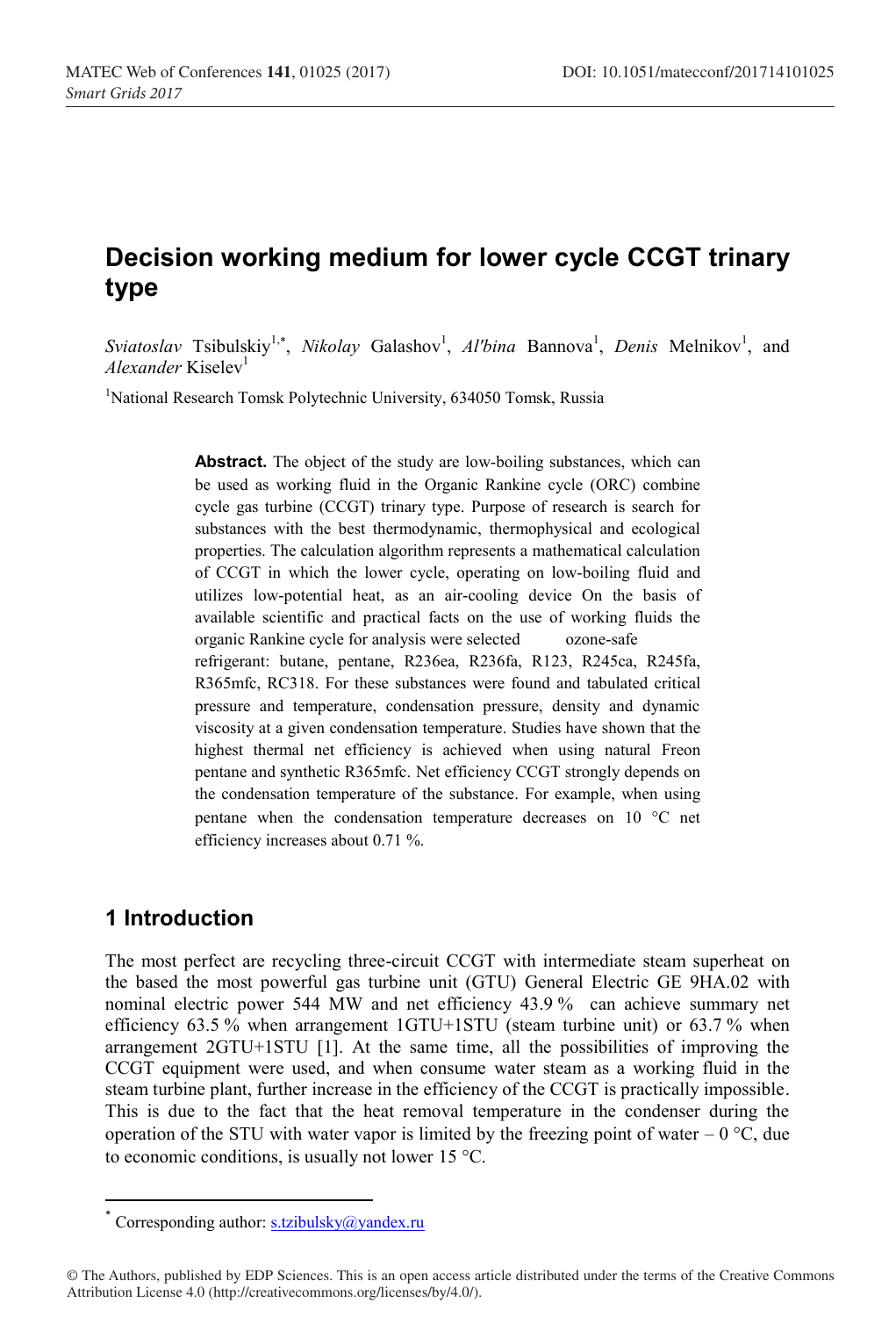In the north regions, where the air temperature for a long time is lower  $0^{\circ}C$ , it is possible to lower the heat removal temperature in the cycle using instead of water air capacitors (AC), and as a working fluid to use substances, that do not freeze at low temperatures, which are used in the organic Rankine cycle (ОRC). But these substances are destroyed at temperatures above 400 °C. Therefore, a CCGT of a trinary type was proposed on the basis of three cycles: higher – Brighton gas turbine cycle, average – Rankine cycle steam turbine and lower – ОRC [2-6]. The use of low-boiling substances (LBS) in ORC makes it possible to reliably remove heat in the AC at the temperature below  $0^{\circ}C$  [7], allows downsizing and installation costs of the turbine and condenser, and also makes it possible to significantly reduce water consumption for technological purposes.

The ecological purity of Freon is determined by the potential for ozone depletion (ODP) and the potential of global warming GWP.

#### **2 Selection of substances and analysis based on the REFPROP**

In this paper, for the analysis and selection of the LBS for the ORC use the base "REFPROP" [8], which allows us to calculate the thermodynamic and thermophysical properties of most substances used in production processes.

At present, low-boiling substances are divided into 4 groups: ozone-depleting chlorofluorocarbons and hydrochlorofluorocarbons, transient hydrofluorocarbons, ozonefriendly hydrofluorocarbons and natural.

For research based on the analysis of available publications [9–10] and the requirements for working fluids the following Freon were chosen: pentane, butane, R365mfc, RC318, R236ea, R236fa, R123, R245ca, R245fa. These Freon have a low potential for ozone depletion. The remaining Freon are not flammable, but they have a significant GWP. All the selected Freon have a positive slope of the saturated vapor boundary curve, so the process in the turbine will pass in the superheated steam and after the turbine it is required to install the desuperheater.

For selected substances in the table 1–2 are given the thermophysical and thermodynamic parameters determined on the basis of the "REFPROP", where designation of parameters following: M – molecular mass;  $t_{\text{TP}}$  – temperature of triple point;  $t_0$  – temperature boiling point at atmospheric pressure 98 kPa;  $t_{CR}$  – critical temperature;  $P_{CR}$  – critical pressure;  $\rho_{CR}$  – critical density;  $\xi$  – the value of the derivative  $dT/dS$  on the saturated vapor line; GWP – global warming potential.

| Refrigerant      | M,<br>g/mol | $t_{TP}$<br>$\rm ^{\circ}C$ | $t_{0}$<br>$\rm ^{\circ}C$ | $\rho_{CR}$<br>mol/l | ξ,<br>$J/(kg \cdot K^2)$ | <b>GWP</b> |
|------------------|-------------|-----------------------------|----------------------------|----------------------|--------------------------|------------|
| R236ea           | 152         | $\overline{\phantom{0}}$    | 6.5                        | 3.70                 | 1.39                     | 1200       |
| R236fa           | 152         | $-93$                       | -1                         | 3.70                 | 0.76                     | 8000       |
| R <sub>123</sub> | 153         | $-107$                      | 28                         | 3.60                 | 2.76                     | 90         |
| <b>R245ca</b>    | 134         | -                           | 25                         | 3.91                 | 1.38                     | 610        |
| R245fa           | 134         | $-102$                      | 15                         | 3.85                 | 0.19                     | 950        |
| R365mfc          | 148         | $-34$                       | 40                         | 3.20                 | 0.86                     | < 1500     |
| <b>RC318</b>     | 200         | $-40$                       | $-7$                       | 3.10                 | 1.12                     | 9100       |
| butane           | 58          | $-138$                      | $-1$                       | 3.92                 | 1.03                     | 3          |
| pentane          | 72          | $-130$                      | 36                         | 3.22                 | 1.51                     | 11         |

**Table 1.** Properties of ozone-safe refrigerant.

The lowest value of the global warming potential is possessed by natural Freon: pentane and butane, further along the increasing go: R123, R245ca, R245fa, R236ea, R365mfc, R236fa and RC318. All considered Freon have a triple point temperature lower -30°C,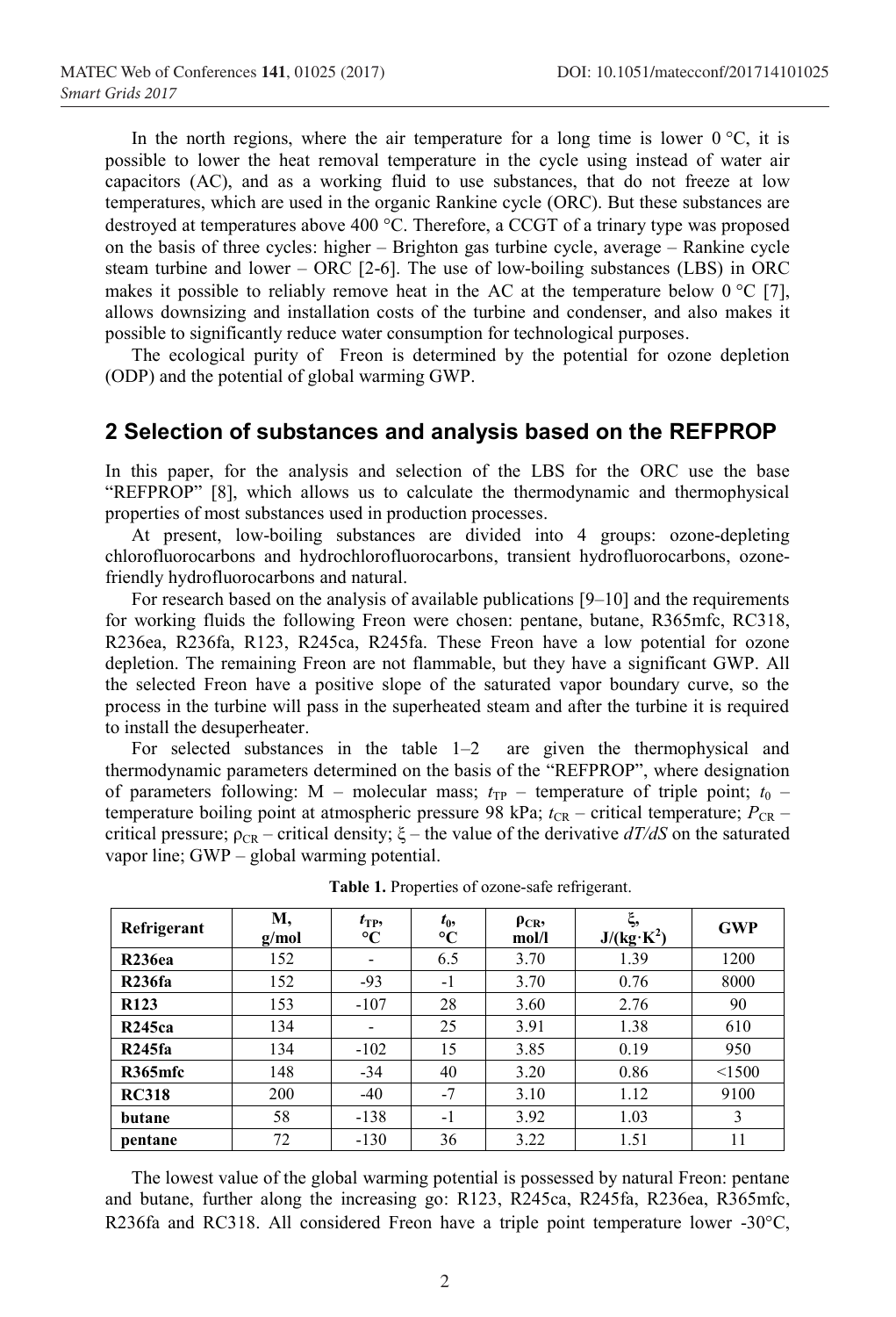which determines their reliable operation in the winter and the possibility of heat removal in the air condenser at very low temperatures. All Freon have ξ close to 0, which ensures their operation in the turbine without loss of moisture.

High temperature of boiling points  $(t_0)$  at atmospheric pressure have following Freon (in decreasing order): pentane, R365mfc, R123, R245ca. This indicator characterizes below what temperature in the condenser there is a vacuum.

A number of operational parameters for selected substances are given in the table 2.  $P_{CR}$ and  $t_{CR}$  – critical properties steam of Freon;  $P_C$  – condensation pressure at temperature 15 °C; ρ, λ – density and dynamic viscosity of liquid at temperature 15 °C.

| Refrigerant      | $P_{CR}$ , MPa | $t_{CR}$ , °C | $P_C$ , MPa | $\rho$ , kg/m <sup>3</sup> | $\lambda$ , mPa·s | $\rho \cdot \lambda \cdot 10^5$ |
|------------------|----------------|---------------|-------------|----------------------------|-------------------|---------------------------------|
| <b>R236ea</b>    | 3.50           | 139.29        | 0.143       | 1455.78                    | 440.90            | 6.42                            |
| R236fa           | 3.20           | 124.85        | 0.101       | 1392.75                    | 324.29            | 4.52                            |
| R <sub>123</sub> | 3.66           | 183.68        | 0.062       | 1489.18                    | 469.61            | 6.99                            |
| <b>R245ca</b>    | 3.925          | 174.42        | 0.0676      | 1411.07                    | 621.54            | 8.77                            |
| R245fa           | 3.651          | 154.01        | 0.1007      | 1365.27                    | 464.27            | 6.34                            |
| R365mfc          | 3.266          | 186.85        | 0.0372      | 1278.10                    | 463.22            | 5.92                            |
| <b>RC318</b>     | 2.777          | 115.23        | 0.224       | 1537.76                    | 420.39            | 6.46                            |
| butane           | 3.769          | 152.00        | 0.18        | 584.25                     | 174.39            | 1.02                            |
| pentane          | 3.370          | 196.55        | 0.05        | 630.56                     | 237.45            | 1.50                            |

**Table 2.** Operational characteristics of refrigerant.

The highest values of critical temperatures are pentane, R365mfc, R123.

The lowest values of viscosity-density characteristics have (with increasing): butane, propane, R236fa, R365mfc, R245fa, R236ea, RC318, R123, R245ca.

#### **3 Investigation of the thermal scheme of a combined-cycle plant**

For research on the selection of Freon for the ORC was developed the basic thermal scheme of a combined-cycle plant of the trinary type (fig.1).

The installation works as follows. In the GTU cycle, compressed air in the compressor enters the combustion chamber, where fuel is supplied (gas). Combustion products are sent to the gas turbine, the flow passes through the part where the commit operation. Then the combustion products are sent to the waste heat boiler, where heat is given to water and Freon. Steam-water mixture is formed in the evaporator of the waste heat boiler. Saturated steam separates from the mixture in the blow case. Steam after overheating in a superheater with temperature t<sub>0</sub> enters the high-pressure cylinder (HPC) of the steam turbine (ST) and performs work on the shaft. The steam after the HPC is enters to the condenser -evaporator (CE), where it transfers heat to the Freon and condenses to the saturation state of the liquid. The water condensate is fed by a feed pump (FP1) through the economizer (EC1) into the drum and the steam-water cycle closes. Freon steam from CE enters in low pressure cylinder (CLP) turbine, performs work and, through a desuperheater (DH), is condensed into an air condenser (AC). LBS condensate by condensate pump (CP) is fed through a DH to heat its own stream of superheated steam into a regenerative heater (RH). In the RH receives Freon steam from the regenerative bleeding off LPC and heats the condensate to the required temperature 60 °C. Heated condensate with a feed pump (FP2) is pumped through an economizer (EC2), where it is heated by combustion products. The condensate is fed into the CE of ORC and the cycle is closed. Exhaust gas are diverted to the chimney. The work received through turbines GTU and STU through the shaft is transmitted to the power generator, where electricity is generated.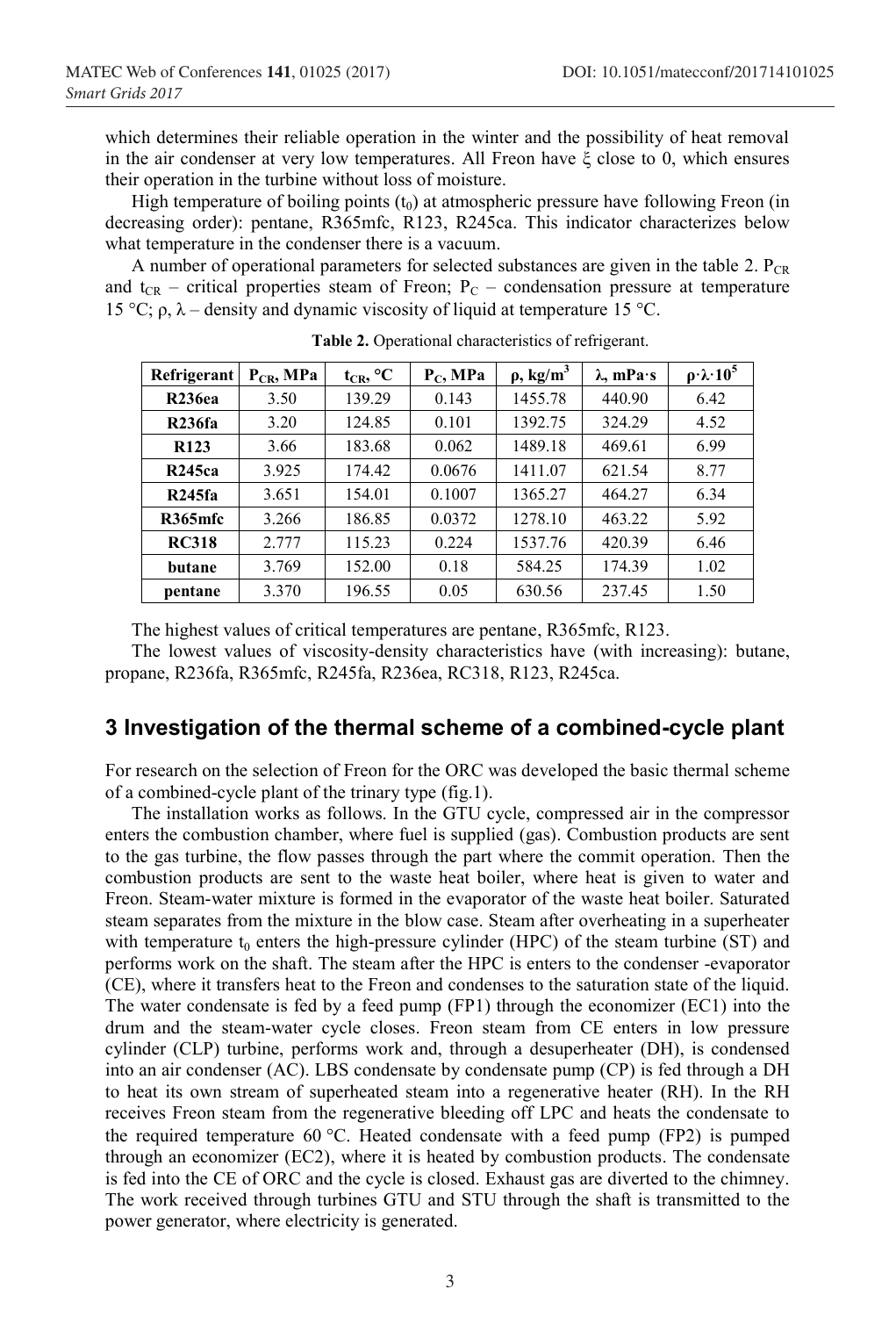

**Fig. 1** – The basic thermal scheme of a combined-cycle gas turbine of the trinary type: 1 – basic air compressor  $(AC)$ , 2 – combustion chamber  $(CC)$ , 3 – gas turbine  $(GT)$ , 4 – heat-recovery steam generator (HRSG),  $5$  – water economizer (EC1),  $6$  – evaporator (E),  $7$  – superheater (SH),  $8, 9$  – high and lower pressure cylinders HPC and LPC, 10 – electric generator (EG), 11 – condenser-evaporator (CE),  $12$  – feed pump (FP1),  $13$  – blow case (B),  $14$  – desuperheater (DH),  $15$  – air condenser (AC), 16 – Freon condensate pump (CP), 17 – exhaust gases, 18 – Freon economizer (EC2), 19 – regenerative heater (RH), 20 – Freon feed pump (FP2).

## **4 Analysis of the results of the algorithm for calculating the thermal diagram on the bases REFPROP**

Based on this diagram (fig. 1) was developed mathematical algorithm for calculating the performance of CCGT of a trinary type. The algorithm is implemented by the program in an Excel spreadsheet package. Calculations of the properties of all substances in the program are performed on the basis of the functions of the database "REFPROP" [4].

The calculations are based on the following data.

Cycle GTU based on the turbine GE 9HA.02: electricity power 544 MW; net efficiency 43.9 %; gas flow rate and temperature at the entrance to the HRSG 986.89 kg/s  $u$  636 °C; temperature of the Freon inlet in the economizer 60 °С, temperature of exhaust gases 100 °С.

Steam-water cycle: temperature and pressure at the inlet to the HPC 610 °C and 18 MPa, pressure of water steam after HPC 0.2 MPa.

ORC: Freon saturation temperature into CE 109.9 °С; Freon condensing temperature AC  $-20 \div 20$  °C.

The results obtained from the studies of efficiency gross and net is dependent on the condensation temperature and Freon type in the fig. 2.

In fig. 2 that the efficiency of the CCGT depends essentially on the condensation temperature and the type of Freon. The type of Freon strongly affects the efficiency of the CCGT. This is due to the cost of own needs due to the increased density, viscosity and pressure. Of the Freon considered according to the efficiency of CCGT net, the best is pentane, in second place is R365mfc, followed by R123 and R245ca. For pentane, a decrease in the condensation temperature by 10 °C increases the efficiency of gross and net  $0.71\%$ .